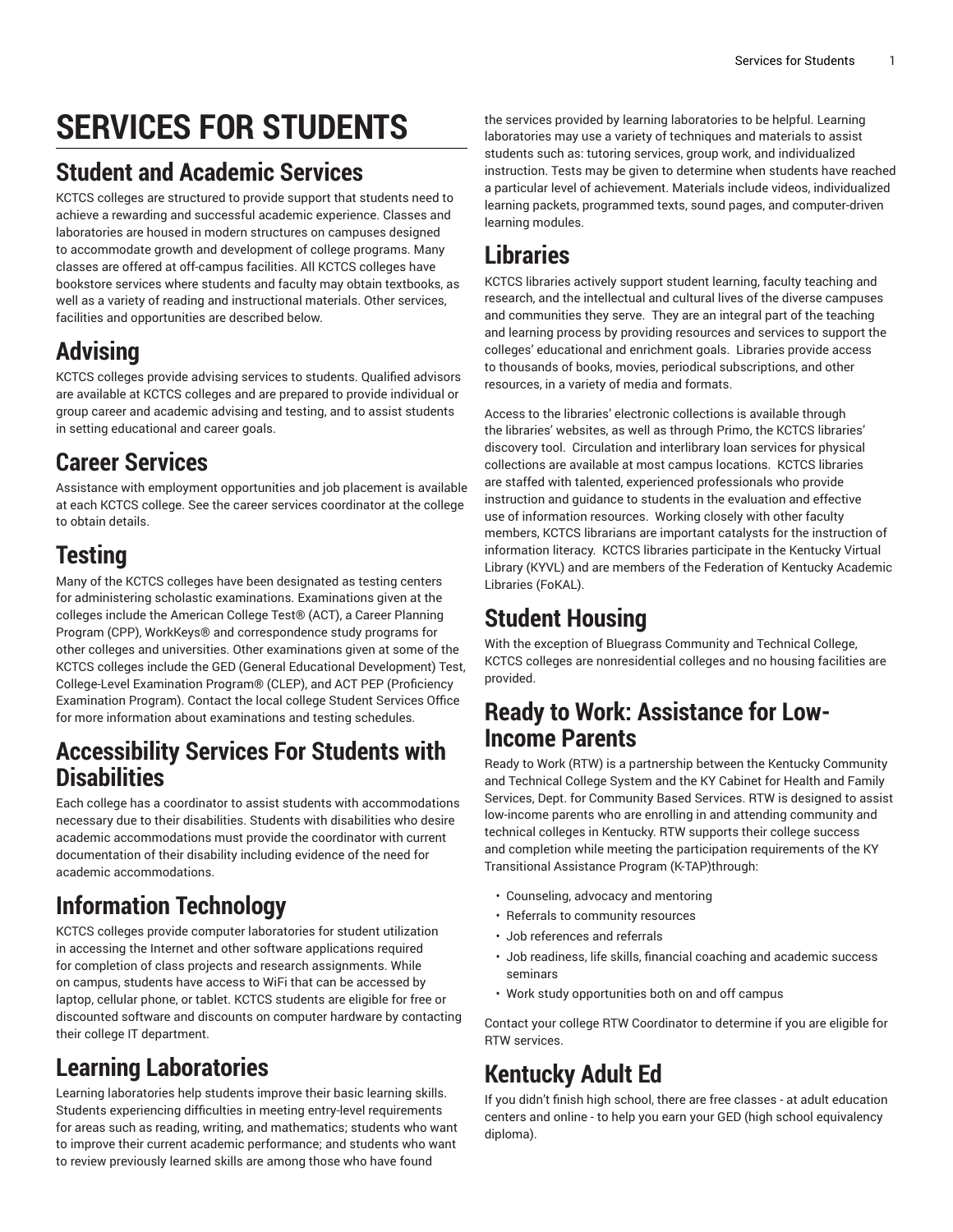If you are a high school graduate and need to improve your reading, math or communication skills, you may be eligible for free adult education services in your choice of any Kentucky county, as well as online.

KCTCS Colleges serve as the adult education service providers in many Kentucky counties.

### **Policies and Procedures Right to Know**

KCTCS colleges support the intent of the Student Right to Know/ Campus Security Act and are committed to providing a safe and secure environment for all students and employees. Several approaches may be utilized for crime prevention, such as:

- Burglar alarms
- Campus security officers
- Key control system
- Light sensors
- Local police patrol
- Motion detection system
- Building checks
- Video monitor and closed circuit cameras
- Visitor control processes.

Additionally, crime prevention efforts include the dissemination of information at student orientations, faculty in-services, and student organization meetings. Conduct that violates the intent of this Act and poses an unacceptable risk to members of the community of the KCTCS college shall result in appropriate disciplinary action as defined by policy.

# **Student Rights and Responsibilities**

Each college within KCTCS has a varied and distinguished tradition of higher education. Each college's students, faculty, and staff form an academic community that, while sharing certain characteristics with other types of associations, organizations, and societies, is rightly considered unique as a community, and should be governed, respected, and supported as a college community. The System has an obligation to maintain an atmosphere of academic freedom, to set and maintain standards of scholarship and conduct for students at each college, and to provide awareness for responsible student citizenship in the academic community.

The Student Rights and Responsibilities may be found in the *KCTCS Code of Student Conduct*, available online at [\(https://kctcs.edu/current](https://kctcs.edu/current-students/academic-resources/code-of-student-conduct.aspx)[students/academic-resources/code-of-student-conduct.aspx\)](https://kctcs.edu/current-students/academic-resources/code-of-student-conduct.aspx).

# **Student and Family Supports**

During your academic journey, it is possible that you may face challenges or barriers to academic success such as childcare or transportation issues. All KCTCS colleges are able to assist by offering direct support or referrals to services on campus on in the local community. Please reach out to the Student Services offices at your college for support.

# **Diversity, Equity and Inclusion**

KCTCS colleges value diversity, equity and inclusion. To ensure learning and working environments that are open, welcoming, and encourage a sense of belonging for all students, each KCTCS college employs an administrator and/or committee tasked to lead programming efforts that support learners in a variety of ways and has student-led organizations that offer opportunities to participate in and contribute to the diverse

campus environment. Contact your college Diversity or Multicultural Office to get involved.

# **Drug-Free Policy**

KCTCS colleges are committed to providing a safe environment for students, faculty, and staff. The KCTCS colleges have adopted the following drug-free policy:

Being under the influence of alcohol or other drugs or the use, possession, distribution, manufacture, or sale of illegal or unauthorized drugs is prohibited and is punishable as a felony offense on campus or within 1000 yards of campus. Conduct that violates this definition, poses unacceptable risks, and disregards the health; safety and welfare of members of the KCTCS college community shall result in disciplinary action up to and including suspension or termination. The KCTCS Colleges are in compliance with the Drug-Free Workplace Act of 1988 and Drug-Free Schools and Communities Act amendment of 1989.

#### **Sexual Harassment**

KCTCS colleges are committed to providing a learning environment free from sexual harassment. All KCTCS employees and students shall avoid offensive or inappropriate behaviors. Sexual harassment - a form of sexual discrimination - includes unwelcome sexual advances, requests for sexual favors or other verbal or physical actions of a sexual nature when submission to such conduct is made explicitly or implicitly as a term or condition of the student's status in a course, program or activity; or is used as a basis for academic or other decisions affecting such student; or when such conduct has the purpose or effect of substantially interfering with the student's academic performance or creates an intimidating, hostile or offensive academic environment.

### **Pregnancy Related Accommodations**

KCTCS procedure 3.2P Pregnancy-Related Accommodations protects and ensures equal treatment of pregnant persons, individuals with childbirth or pregnancy-related conditions, and new parents. Students may request accommodations for pregnancy, childbirth, or related medical conditions by contacting their home school's Title IX Coordinator to discuss options. The Title IX Coordinator will work with the faculty for academic accommodations. Faculty members have a legal obligation to make reasonable accommodations for pregnant students. Neither academic freedom nor tenure obviate this legal duty.

#### **Grievance Procedures**

Grievance procedures for students are found in the *KCTCS Code of Student Conduc*t. Specific details may be obtained by visiting the KCTCS website at [\(](http://kctcs.edu) ([http://kctcs.edu\)](http://kctcs.edu)<https://policies.kctcs.edu/code-of-conduct/> [index.aspx](https://policies.kctcs.edu/code-of-conduct/) (<https://policies.kctcs.edu/code-of-conduct/>)).

### **Student Organizations**

Business and industry demand that KCTCS graduates are able to function in global and team environments. Most programs include a specific organized professional development component that is interfaced with student organizations. KCTCS colleges have numerous professional (e.g. Kentucky Association of Nursing – KANS) as well as career and technical student organizations (e.g., Skills USA; Health Occupations Student Organization – HOSA; Professional Business Leaders – PBL). Contact the college's student affairs office for details and a complete list of student organizations. Following are some of the nationally recognized honor organizations and student councils available to KCTCS students.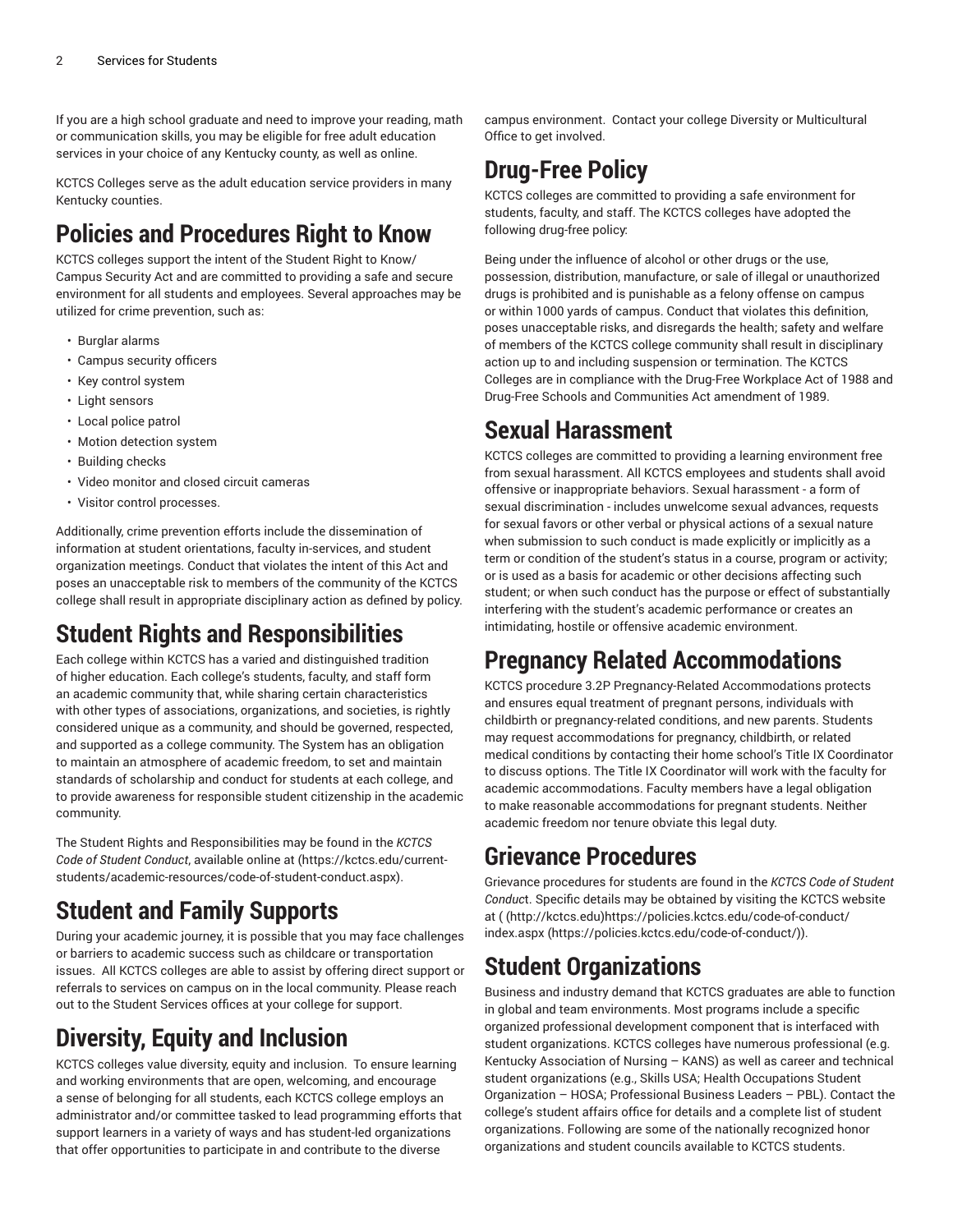#### **National Vocational Technical Honor Society**

The NVTHS recognizes students who have shown qualities of leadership, scholarship, skill, responsibility, and service. Each student must have the recommendation of his or her major instructor and meet the minimum criteria. Benefits of membership include: the student's name will be included in the National Register of Vocational Technical Students of America, as well as being able to request up to three letters of recommendation written by the National NVTHS. For more information visit: [www.nths.org \(http://www.nths.org](http://www.nths.org)).

#### **Phi Theta Kappa Honor Society**

Phi Theta Kappa is the international honor society of two-year colleges. Each college has its own chapter of this organization. The purpose of Phi Theta Kappa is to recognize and encourage scholarship among twoyear college students. To achieve this purpose, Phi Theta Kappa and its chapters provide opportunities for the development of leadership and service, an intellectual climate for exchange of ideas and ideals, lively fellowship for student scholars, and stimulation of interest in continuing academic excellence. For more information, contact the Phi Theta Kappa advisor on each campus.

#### **Student Government**

The purpose of the student government is to provide a channel of communication whereby students can express themselves and make their views known to fellow students, faculty, and administration. The student government assists in sponsoring and regulating student activities and encourages the active participation of students in these activities. It is concerned with student involvement in all aspects of college life along with an appreciation of the privileges and responsibilities of being a college student. Members of the student government are elected representatives of the student body.

#### **Inter-KCTCS College Student Advisory Council**

The Student Advisory Council consists of the student body president from each college. Members of this organization serve in an advisory capacity to the Associate Vice President responsible for Student Services. The Advisory Council also provides the opportunity for the student body presidents to exchange ideas on topics of mutual concern.

#### **Co-Curricular Activities**

Co-curricular activities for students vary among KCTCS colleges. Many opportunities exist for participation in student government, newspaper or literary magazine publication, debating, speech contests, drama, orchestra, band, choral groups, college-sponsored radio and television programs, art shows, and intramural sports. Several KCTCS colleges have joint faculty-student activities such as art exhibits, bowling leagues, drama productions, and presentation and discussion of selected foreign and American films.

#### **FERPA**

The Family Educational Rights and Privacy Act (FERPA) of 1974, as amended, is a federal law that protects the privacy and confidentiality of personally identifiable information contained within student education records. Colleges in the Kentucky Community and Technical College System comply with FERPA's confidentiality protections and adhere to procedures dealing with student education records and directory information recommended by the American Association of Collegiate Registrars and Admissions Officers.

In its discretion, a college or KCTCS as appropriate may provide Directory Information in accordance with the provisions of FERPA to include:

- student name
- address
- email address
- telephone number
- date and place of birth
- major field of study
- dates of attendance
- enrollment status (part-time or full-time)
- degrees and awards received
- the most recent previous educational agency or institution attended by the student
- participation in officially recognized activities and sports

## **Privacy and Release of Student Records**

Students may withhold Directory Information by notifying designated officials at the college in writing within ten (10) calendar days from the first scheduled day of class of the fall term or through their self-service student account. All written requests for non-disclosure will be honored by the college for one (1) academic year. Requests to withhold Directory Information must be filed annually thereafter or may be updated in the student's self-service student account. A request for "non-disclosure" is commonly called a "privacy request".

This is to serve notice to all students of the KCTCS of the rights and restrictions regarding the maintenance, inspection, and release of student records contained in the Family Educational Rights and Privacy Act of 1974 (FERPA). The colleges of KCTCS offer a wide variety of services to students. Each college requires the maintenance of records concerning students enrolled in that particular college. The following is a list of the types of records that may be maintained by the College and/or the System Office for students:

- Academic records from schools previously attended
- Scores or results on various standardized tests and interest/attitude inventories
- Degrees awarded
- Current academic work completed
- Grades and other faculty evaluations
- Applications for admissions
- Applications and other data related to financial aid
- Applications for employment
- Class rosters
- Letters of recommendation
- Academic advisor notes
- Attendance data
- Biographical and identifying information (including name, social security number, sex, marital status, date of birth, residency and citizenship status, ethnic background, academic major, and military status)
- Medical data
- Current student status
- Accounts relating to charges
- Academic offenses